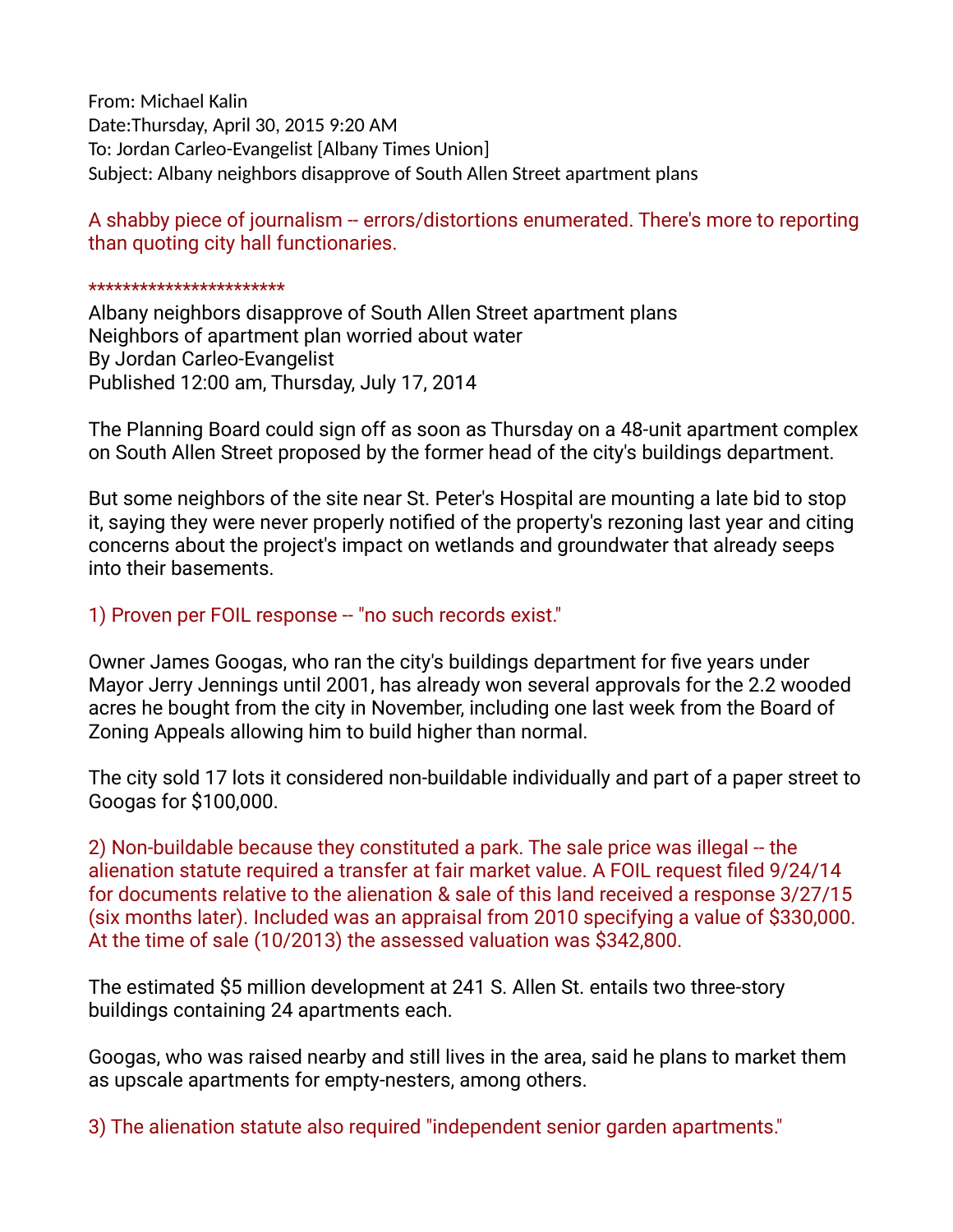The project, named The Eleftheria after Googas' mother, has been several years in the making and has required more approvals than most, in part because the plan required land occupied by a small park on South Allen.

4) What is small about a two acre park in an urban setting? Do you know the difference between a park and a playground? Sano often disparaged the park as underused, but never spent a moment on the lone bench watching children playing on the four swings or solitary tire.

Selling that land -— a process known as alienation — required Common Council approval and a special act of the state Legislature.

5) This was achieved by a bait and switch tactic with Sano acting as pitch man, Corporate Counsel Jordan pulling the shady legal strings: a) failure to incorporate restrictive covenants in the deed reflecting the requirements of the alienation statute; and b) selling the property for \$100,000, nearly a quarter million dollars below fair market value.

Still, some neighbors say they were blindsided by the proposal in part because they never received notifcation as required by law leading up to the Common Council's 11-0 vote to rezone the property last October.

6) See  $#1 -$  no records exist because no notices were sent.

City code requires notifcation of all landowners within 200 feet of the property to be rezoned.

Laura Cohen, who by her count lives 66 feet from the rear of the site on Onderdonk Avenue, said she never received that letter -— and has yet to fnd a neighbor who did.

7) Her location has nothing to do with "her count." It is a matter of fact easily confrmed by reference to the tax map. I reside at 510 W. Lawrence Street, also 66 feet from the 241 S. Allen Street parcel. Believe me, I counted nothing to reach this conclusion.

"I've spoken to many people who live near that property and not a single person has said that they got that letter," said Cohen, who wrote Mayor Kathy Sheehan last week asking her to intervene to block any city approvals of the project.

8) Again  $-$  see  $#1 -$  no notices were sent.

Matthew Peter, Sheehan's chief of staff, noted that rezoning happened under the previous administration and said the mayor has called a meeting of the involved city departments for Thursday afternoon to examine the record in the case.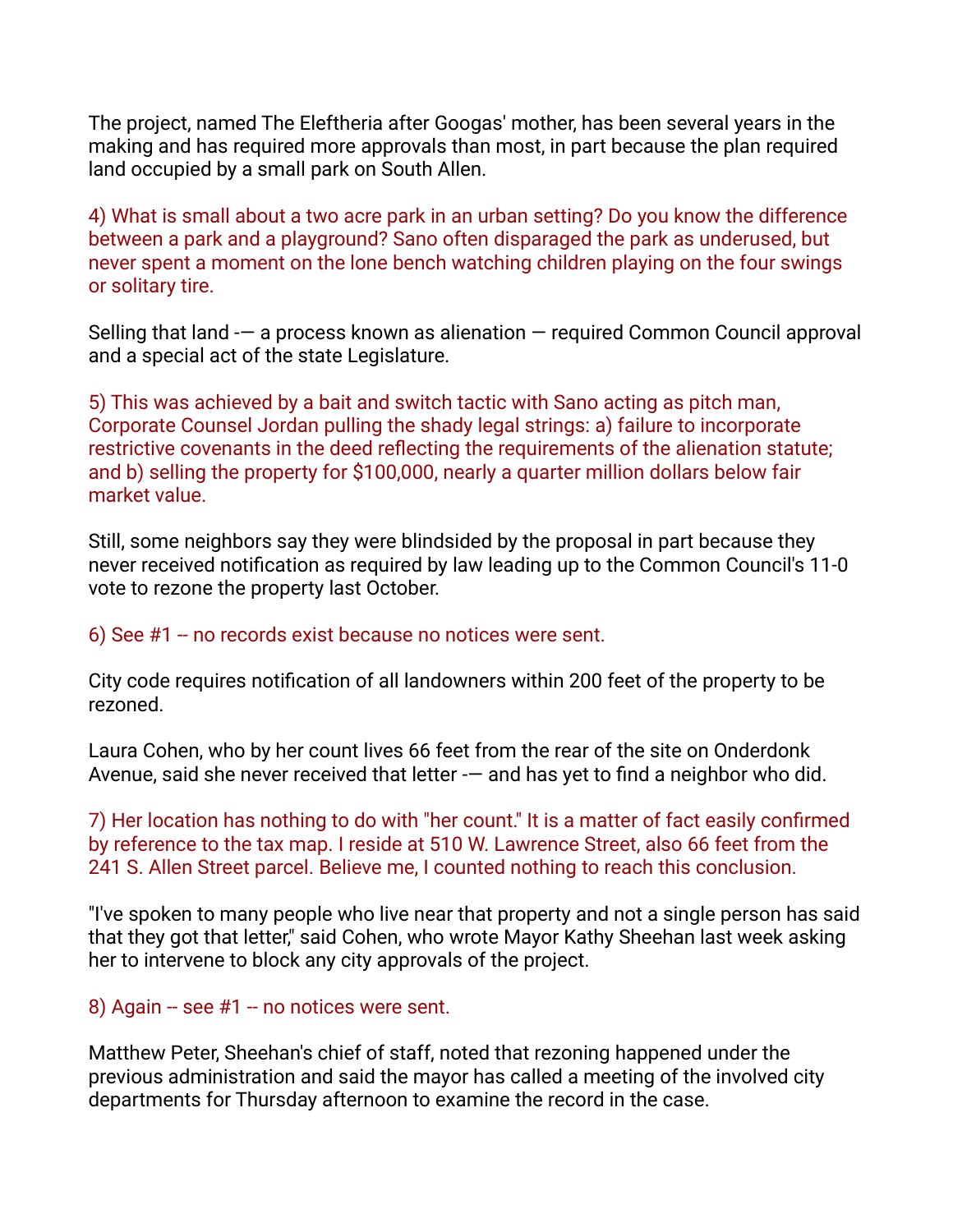"We're going to make sure all the rules and procedures were followed," Peter said, "...and see what next steps we have to take, if any."

## 9) A lot of hot air -- were you actually counting on him to do something in the event (since proven) that Jordan failed to send the required legal notices?

Cohen is also raising alarms about the project's impact on what she describes as the area's delicate water table, which already requires some neighbors to have at least one sump pump in their basement.

On July 3, however, the Army Corps of Engineers wrote the city saying any wetlands on the property do not fall under its jurisdiction. And on Tuesday, the city's water commissioner, William Simcoe, signed off on Googas' plan to handle storm water on the site.

Cohen's concern is that the no one is examining the issue of ground water.

"That's what everybody's really scared about," she said.

Former Councilman James Sano, who represented the area until this year, said neighbors and the New Scotland Woodlawn Neighborhood Association have been aware of development plans for the site for several years.

10) Sano & Googas made a misleading presentation to a New Scotland Woodlawn Neighborhood Association meeting, which they attended informally, describing veterans/senior housing development plans that were unlikely to come to fruition. This unscheduled sham did not appear in the NA newsletter announcing the meeting, and attendance was very light. I was present when Sano (10/2012) outlined the same hazy plans to the president of the association (my wife) in the same sneaky way in our living room, failing to mention he had already pushed through a Common Council ordinance to close Dale Place (9/20/2012) and helped launch an earlier effort to obtain the necessary alienation statute. This last employed the same bait and switch tactic of promising senior garden apartments, explicit in the language of the statute, and building something that has no relish of public service in it. Sano otherwise made no effort to either talk to the people who used the playground, declaring them non-existent, or reaching out to residents who do not attend the NA meetings for the purpose of witnessing unscheduled presentations, in a word everybody.

"There were so many different avenues for information that I can't believe that people could say that they were out of the loop," Sano said. Cohen counters that she was under the impression the project had died.

11) A single unscheduled phony presentation to a tiny NA meeting and a legal notice published in the T-U count as "many different avenues for information?" The latter is an archaism which is why notices must be sent to residents and why Sano's furtiveness